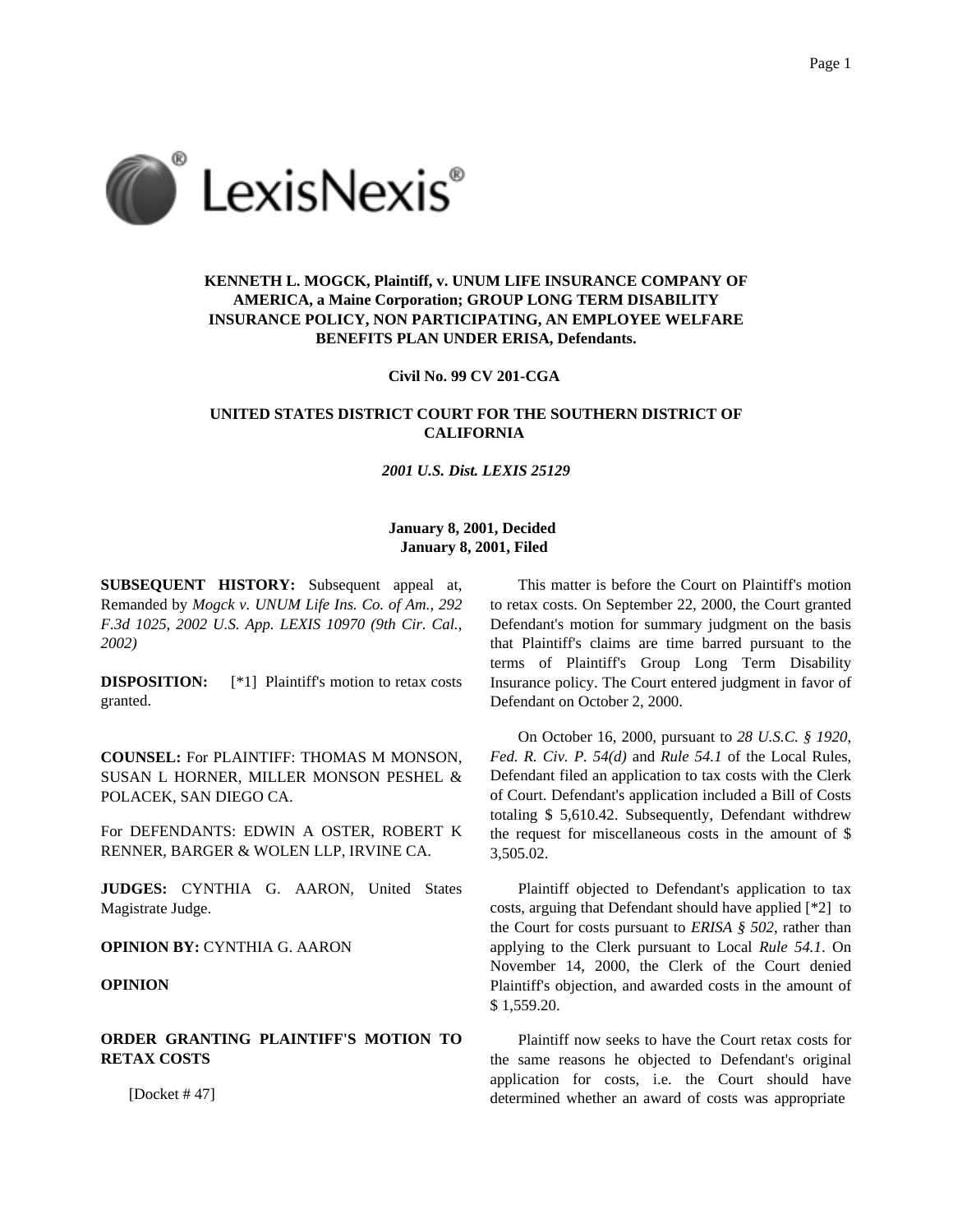pursuant to *ERISA § 502*, rather than the Clerk awarding costs to the "prevailing party" pursuant to *Fed. R. Civ. P. 54(d)* and Local *Rule 54.1*.

In arguing that the Court should have determined whether an award of costs against Plaintiff was appropriate in this case, Plaintiff first points to the language of *Fed. R. Civ. P. 54(d)(1)*, which states, in part:

#### (1) **Costs Other Than Attorneys Fees**

*Except when express provision therefore is made either in a statute of the United States* or in these rules, costs other than attorneys' fees shall be allowed as of course to the prevailing party unless the court otherwise directs . . . .

#### (emphasis added)

Thus, *54(d)(1)* governs the award of costs *unless* Congress has specifically [\*3] provided for cost shifting pursuant to separate rule or statute. In the case of an ERISA claim, Congress has specifically provided for cost shifting, pursuant to *Section 502(g)*. Unlike *Fed. R. Civ. P. 54(d)*, which allows for the shifting of costs to the "prevailing party" as a matter of course, *§ 502(g)* allows the Court "in its discretion" to award a reasonable attorney's fee and costs of action to "either party." *ERISA § 502(g)(1)*; *29 U.S.C. § 1132(g)*.

In determining whether to award costs and fees in an ERISA case, the Ninth Circuit has utilized the five factor test set forth in Hummell v. S.E. Rykoff & Co.,: "(1) the degree of the opposing party's culpability or bad faith; (2) the ability of the opposing party to satisfy an award of fees; (3) whether an award of fees against the opposing party would deter others from acting under similar circumstances; (4) whether the party requesting fees sought to benefit all plan participants and beneficiaries of an ERISA plan or to resolve a significant legal question regarding ERISA; and (5) the relative merits of the parties' positions." *Hummell, 634 F.2d 446, 453 (9th Cir. 1980)*. Although these [\*4] five factors are generally applied in the context of an application for fees, the Ninth Circuit has routinely applied the Hummell factors to requests for costs as well. See *Franklin v. Thornton, 983 F.2d 939, 943 (9th Cir. 1993)*; *Tingey v. Pixley-Richards West, Inc., 958 F.2d 908, 910 (9th Cir. 1992)*. In addition, the Ninth Circuit has held that the Hummell test applies equally to plaintiffs and defendants. See

*Carpenters S. Cal. Admin. Corp. v. Russell, 726 F.2d 1410 (9th Cir. 1984)*; *Estate of Shockley v. Alyeska Pipeline Service Co., 130 F.3d 403, 408 (9th Cir. 1997)* (rejecting the suggestion that court favors one side or the other in ERISA fee cases).

Although Local *Rule 54.1* directs parties to file an application for costs with the Clerk of the Court, because ERISA sets up its own provisions for the award of costs which are inconsistent with the provisions set forth in *Fed. R. Civ. P. 54(d)(1)*, the Court agrees with Plaintiff that the Court, rather than the Clerk, should decide whether an award of costs is warranted.

In considering a cost application from an ERISA defendant, the Ninth Circuit has stated [\*5] that careful consideration should be given to the Seventh Circuit's analysis in Marquardt v. North *American Car Corp., 652 F.2d 715 (7th Cir. 1981)*. In that case, the Court declined to award fees on the grounds that the plaintiff's case was neither frivolous nor brought in bad faith, the plaintiff had limited means to satisfy an award of fees, an award of fees would have little value in deterring other potential plaintiffs in the plaintiff's position, and the defendant did not benefit other plan beneficiaries in the action. See *id. at 718-19*. The Court noted, "the reason for awarding fees to defendants is to discourage frivolous suits, . . . it is important not to punish plaintiffs whose actions fail even though they seemed reasonable at the outset." *Marquardt, 652 F.2d at 720*. The Court further observed that consideration of the five Hummell factors will seldom warrant an award of fees or costs against an ERISA plaintiff. See *id. at 719-20*; see also *Arizona State Carpenters Pension Trust Fund v. Citibank, 125 F.3d 715, 718 (9th Cir. 1997)*.

Applying the five*Hummell* factors to the facts [\*6] of this case, the Court finds that an award of costs against Plaintiff is not warranted.

The Court first considers the first and fifth factors, Plaintiff's "culpability or bad faith," and the "relative merits of the parties' positions." Defendant does not contend that Plaintiff's action was brought in bad faith. Rather, Defendant maintains that Plaintiff is "culpable" in that, based upon information contained in the administrative record, it was clear from the start that Plaintiff's claim accrued on either July 1, 1995 or September 29, 1995, and that Plaintiff did not file the present lawsuit until after the contractual limitation period had expired.